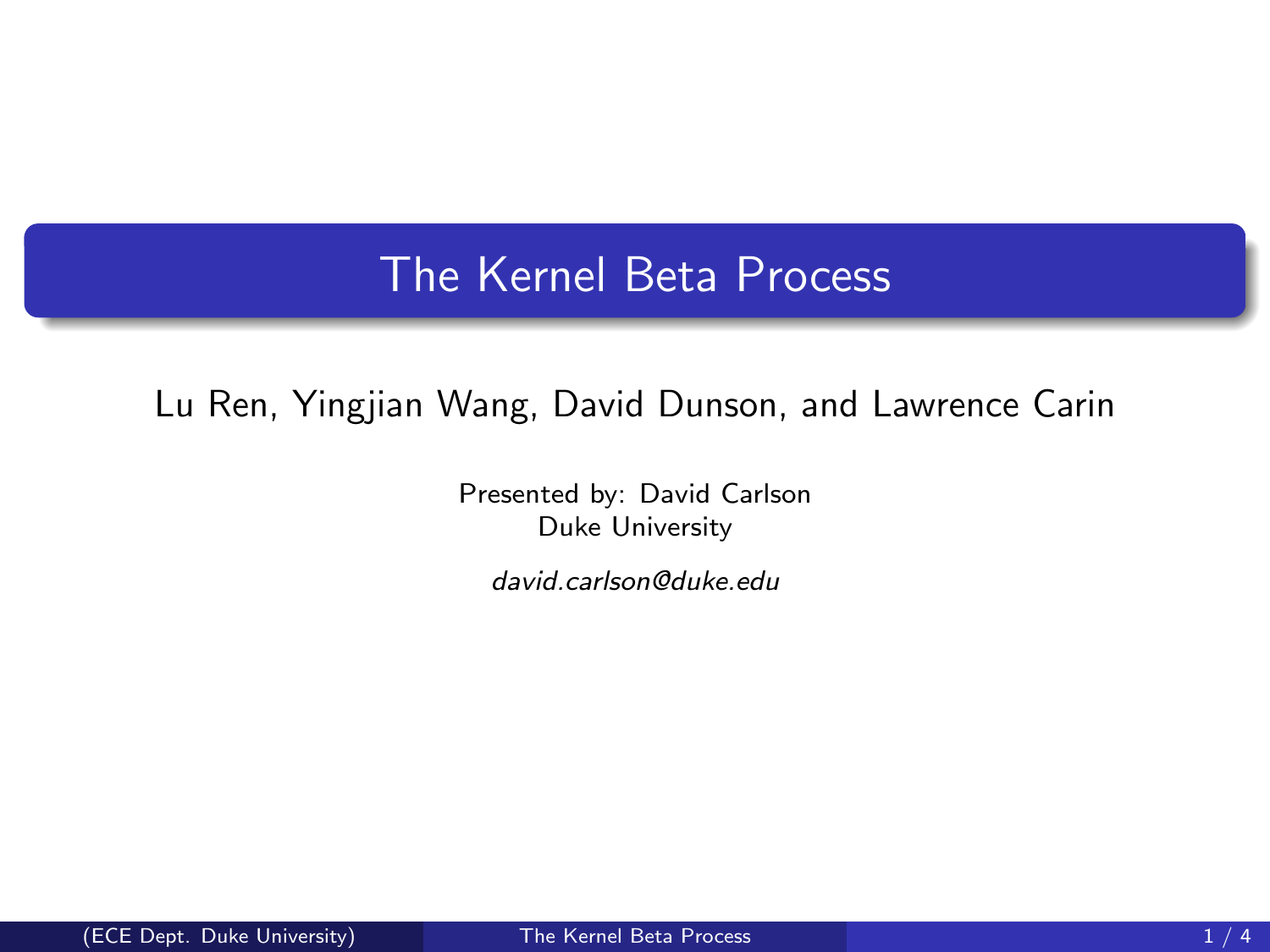## The kernel beta process

**Theorem:** Assume parameters  $\{x_i^*, \psi_i^*, \pi_i, \omega_i\}$  are drawn from measure  $\nu_{\mathcal{X}} = H(d\mathsf{x}^*)Q(d\psi^*)\nu(d\pi,d\omega)$ , and that the following measure is constituted for any covariate  $x \in \mathcal{X}$ :

$$
\mathcal{B}_x = \sum_{i=1}^{\infty} \pi_i K(x, x_i^*; \psi_i^*) \delta_{\omega_i}
$$

For any finite set of covariates  $S = \{x_1, \ldots, x_{|S|}\}\)$ , define the random vector  $\mathsf{K}=(\mathcal{K}(x_1,x^*;\psi^*),\ldots,\mathcal{K}(x_{|\mathcal{S}|},x^*;\psi^*))^{\mathsf{T}}.$  For  $\forall\mathcal{A}\subset\mathcal{F},$  the characteristic function for measures at covariates in  $S$  satisfies

$$
\mathbb{E}[e^{j<\mathbf{u},\boldsymbol{\mathcal{B}}(\mathcal{A})>}] = \exp\{\int_{\mathcal{X}\times \Psi\times [0,1]\times \mathcal{A}} (e^{j<\mathbf{u},\boldsymbol{\mathsf{K}}\pi>}-1)\nu_{\mathcal{X}}(d\mathsf{x}^*,d\psi^*,d\pi,d\omega)\}
$$

with  $\nu x$  the Lévy measure of the kernel beta process.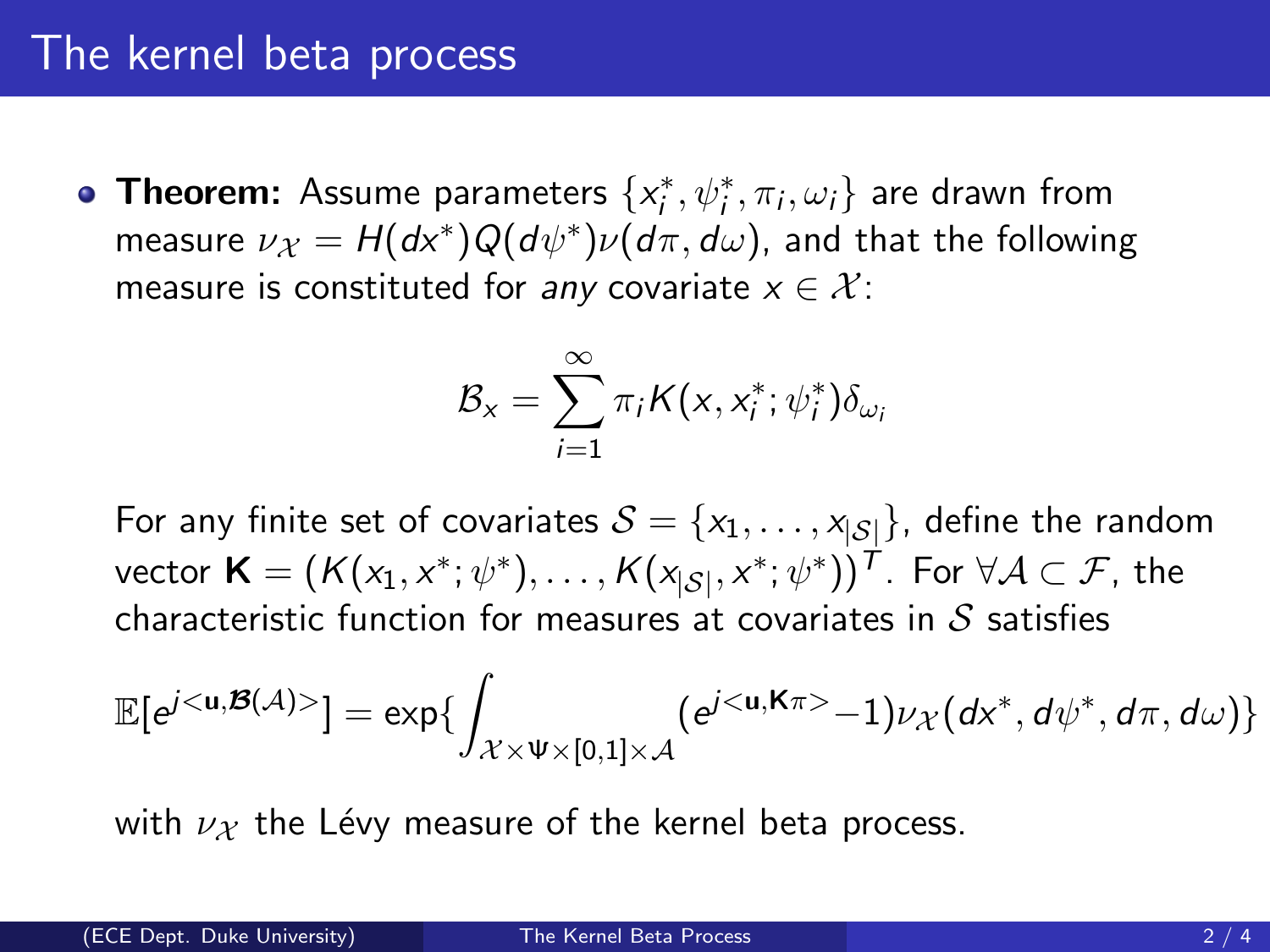If  $\mathcal B$  is drawn from KBP,  $x, x' \in \mathcal X$ , for  $\forall \mathcal A \in \mathcal F$ :

- Expectation:  $\mathbb{E}[\mathcal{B}_{\chi}(\mathcal{A})] = B_0(\mathcal{A}) \mathbb{E}(K_{\chi})$ with  $\mathbb{E}(K_{x}) = \int_{\mathcal{X} \times \Psi} K(x, x^{*}; \psi^{*}) H(dx^{*}) Q(d\psi^{*}).$
- **Covariance:**  $\mathsf{Cov}(\mathcal{B}_{\mathsf{x}}(\mathcal{A}),\mathcal{B}_{\mathsf{x}'}(\mathcal{A}))$  =  $\mathbb{E}(K_{\mathsf{x}}K_{\mathsf{x}'})\int_{\mathcal{A}}$  $\frac{B_0(d\omega)(1-B_0(d\omega))}{c(\omega)+1}-\mathsf{Cov}(K_\mathsf{x},K_{\mathsf{x}'})\int_\mathcal{A} B_0^2(d\omega)$  $(\textsf{lf } K(x,x^*; \psi^*)=1 \text{ for all } x \in \mathcal{X}, \ \mathbb{E}(K_\mathsf{x}) = \mathbb{E}(K_\mathsf{x} K_{\mathsf{x}'})=1,$  and  $\mathsf{Cov}(\mathsf{K}_{\mathsf{x}},\mathsf{K}_{\mathsf{x}'})=0$ , and the above results reduce to beta process.)
- **Conditional covariance:** With the kernel vectors  $\mathbf{K}_{\mathsf{x}}, \mathbf{K}_{\mathsf{x}'}$  fixed, the conditional covariance is given as:  $\text{Corr}(\mathcal{B}_{\mathsf{x}}(\mathcal{A}),\mathcal{B}_{\mathsf{x}'}(\mathcal{A})) = \frac{\leq \mathsf{K}_{\mathsf{x}},\mathsf{K}_{\mathsf{x}'} >}{\|\mathsf{K}_{\mathsf{x}}\|_{2}\|\mathsf{K}_{\mathsf{x}}\|}$  $\|\mathsf{K}_x\|_2\cdot\|\mathsf{K}_{x'}\|_2$